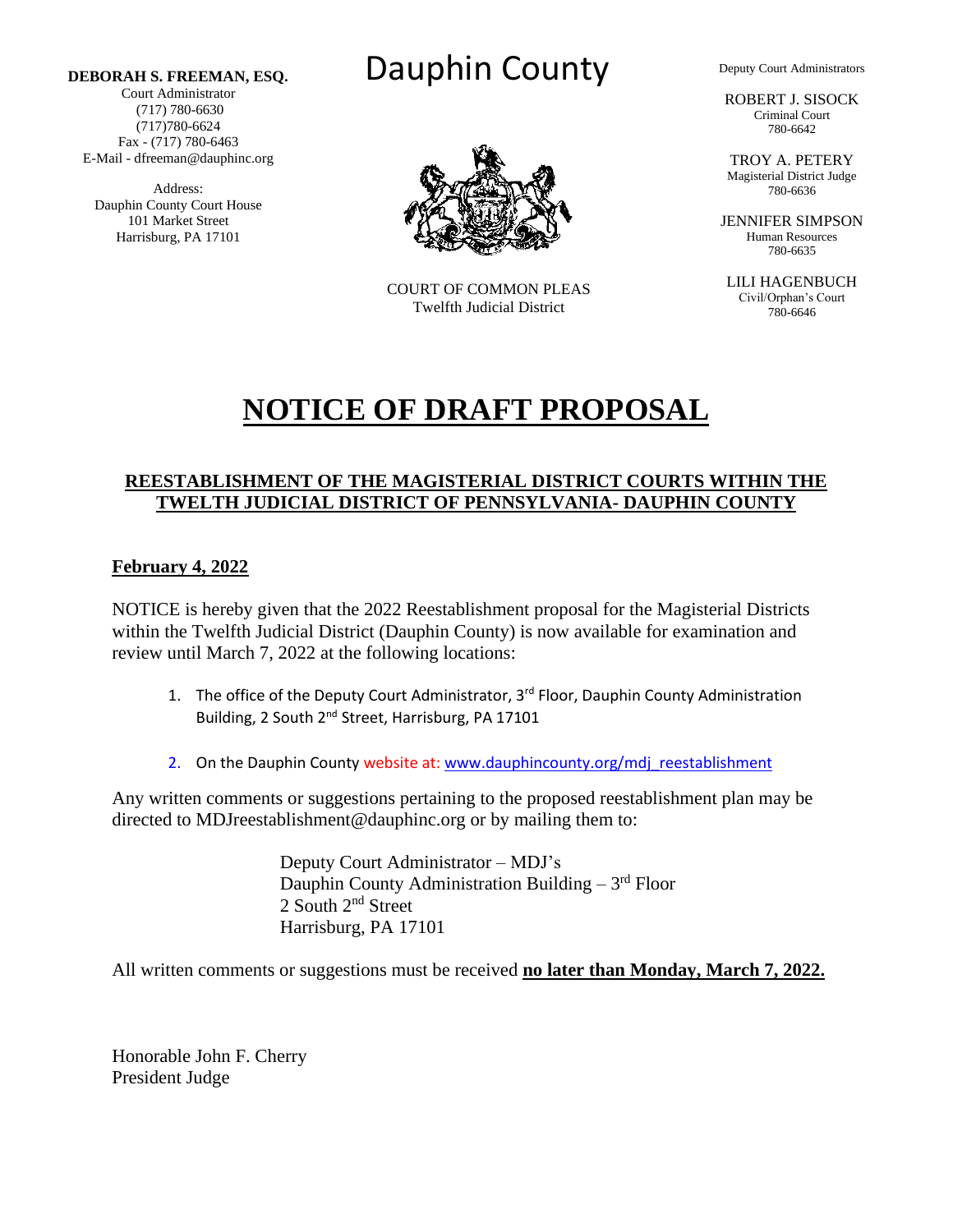Details of the Dauphin County Reestablishment plan are explained within the following pages and individual Magisterial District Court Worksheets.

A brief summary of the Magisterial District Courts in Dauphin County are as follows:

- Dauphin County is a Third Class  $(3^{rd})$  county and contains 15 Magisterial Districts.
- Other 3<sup>rd</sup> class counties average 14 Magisterial Districts.
- Dauphin County Magisterial District Courts' average 5,669 case filings per court. The average for other 3<sup>rd</sup> class counties is 4,919 cases. Dauphin County's average caseload ranks 3<sup>rd</sup> out of 10 compared to other  $3<sup>rd</sup>$  class counties.
- Dauphin County's average Magisterial District Court workload (Calculation based on a weighing caseloads) is 49,859.
- The ideal workload range for Dauphin County Magisterial Courts (15% higher or lower than the average workload) ranges from 42,380 to 57,338.
- The draft proposal recommends that 13 Magisterial District Courts in Dauphin County be Reestablished (No changes to the Magisterial District boundaries).
- The draft proposal recommends that 1 Magisterial District Court in Dauphin County be Realigned (Changes made to the Magisterial District Boundaries) beginning 1-1-24.
- The draft proposal recommends that 1 Magisterial District Court in Dauphin County be Eliminated effective 1-1-24.
- Other caseload/workload adjustments are proposed to be made through administrative methods unrelated to Magisterial District Boundaries.
- The draft proposal recommends that the allotment of Magisterial Districts in Dauphin County be reduced to 14.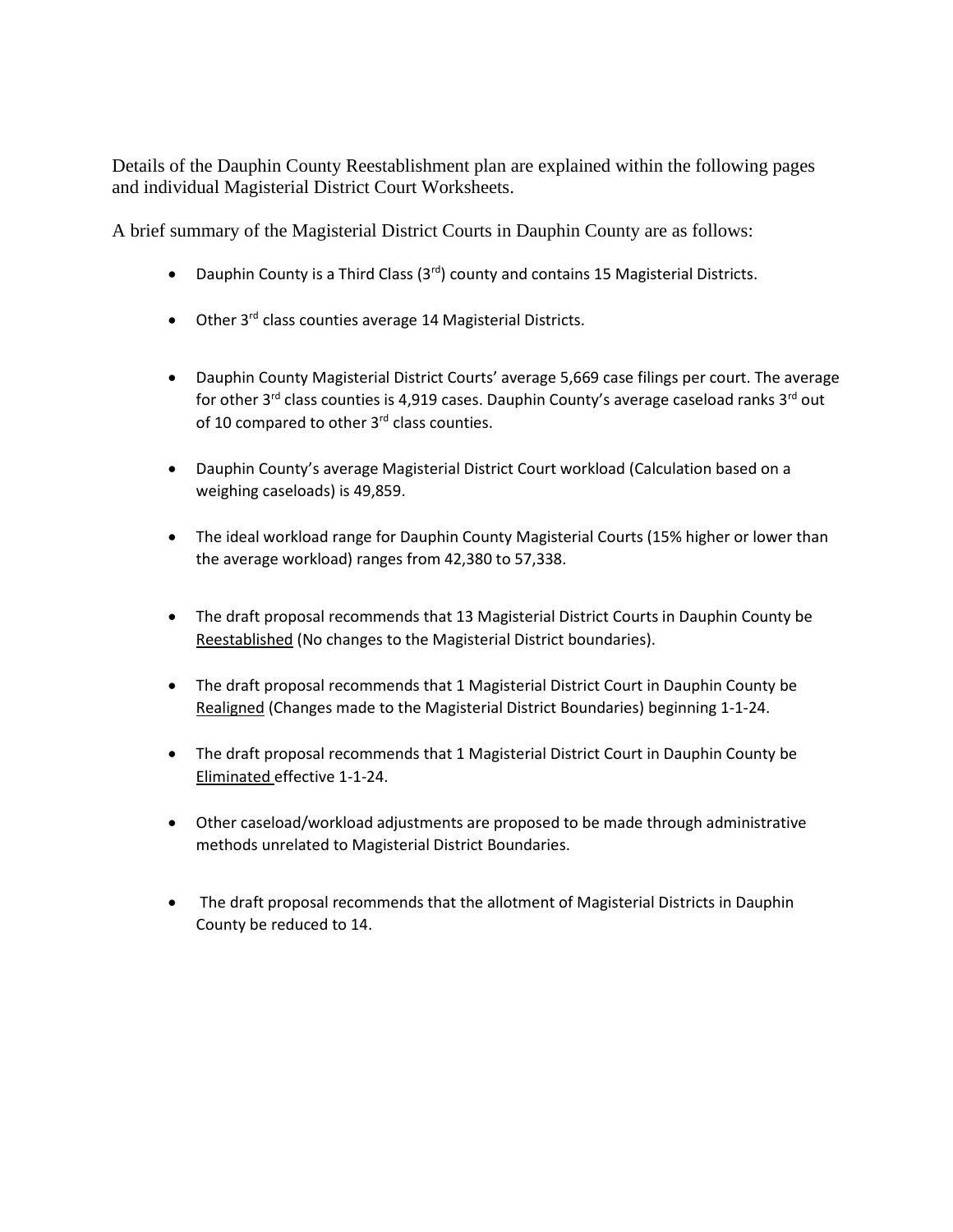# **Dauphin County Magisterial District Courts Reestablishment Recommendations**

## **Magisterial District Courts to be reestablished (13)**

(no changes made to boundaries)

#### - Magisterial District Court **12-1-01**

- o Judge Marian Urrutia Current term expires 12/31/2028
- o Current average caseload (2014-2019) is 7,054
- o Current average workload (2014-2019) is 69,435
	- Caseload and workload data indicate that some changes are needed to achieve equity with other courts within Dauphin County. Case reassignments to be considered without realigning due to the various logistical issues that changing boundaries would create.
- Magisterial District Court **12-1-02**
	- o Judge Barbara Pianka Current term expires 12/31/2023
	- o Current average caseload (2014-2019) is 10,162
	- o Current average workload (2014-2019) is 55,594
		- While average caseloads are the highest in Dauphin County, a majority of all cases are Traffic filings from parking in the City of Harrisburg resulting in a workload that falls within the guidelines for reestablishment due to the lower weight that is assigned to Traffic filings.
- Magisterial District Court **12-1-04**
	- o Judge David F. O'Leary current term expires 12/31/2023
	- o Current average caseload (2014-2019) is 10,161
	- o Current average workload (2014-2019) is 64,372
		- Although this court is on the higher end in both caseload and workload, due to the nature of the district containing two busy sections of the city, realignment is very difficult and would only create a different office in the city ending up outside of the acceptable parameters.
- Magisterial District Court **12-1-05**
	- o Judge Hanif L. Johnson, Sr. current term expires 12/31/2023
	- o Current average caseload (2014-2019) is 4,542
	- $\circ$  Current average workload (2014 2019) is 48,480
		- No action is necessary as both caseload and workload are equitable to other courts within the county.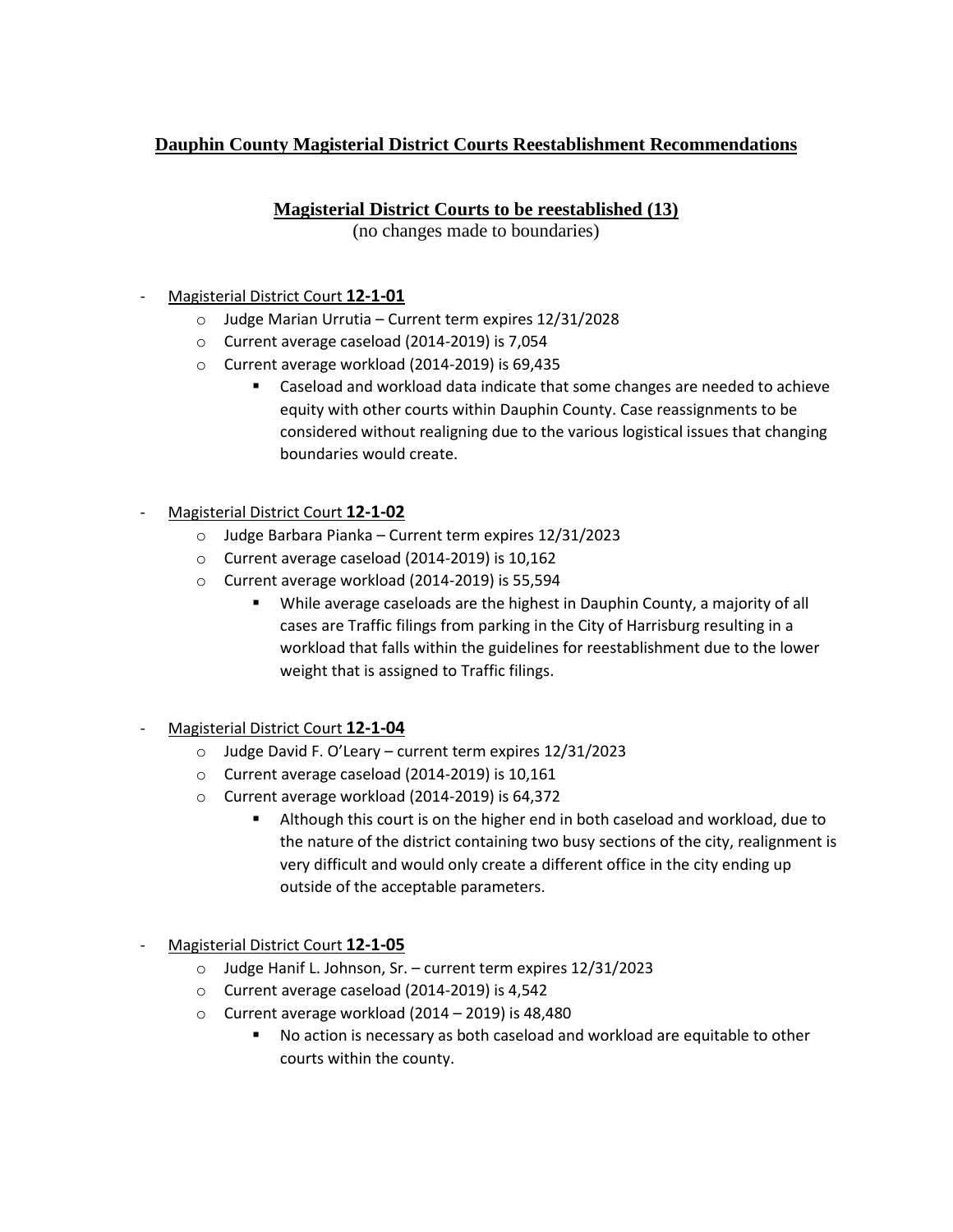- Magisterial District Court **12-1-06**
	- o Judge Joseph S. Lindsey current term expires 12/31/2023
	- o Current average caseload (2014-2019) is 5,765
	- o Current average workload (2014-2019) is 54,544
		- No action is necessary as both caseload and workload are equitable to other courts within the county.
- Magisterial District Court **12-2-01**
	- o Judge Michael J. Smith current term expires 12/31/2023
	- o Current average caseload (2014-2019) is 7,008
	- o Current average workload (2014-2019) is 92,830
		- This is the busiest office as far as criminal cases are concerned. This district is landlocked with other Magisterial District Courts. Administrative measures will be taken attempting to reach equality with other Magisterial District Courts instead of changing boundaries.
		- All Criminal cases from the Pennsylvania State Police, Troop H, will be administratively directed to be filed in Magisterial District 12-3-05. All Traffic filings from the Pennsylvania State Police, Troop H will be administratively directed to be filed in Magisterial District Court 12-3-03.
- Magisterial District Court **12-2-02**
	- o Judge Kenneth A. Lenker current term expires 12/31/2028
	- o Current average caseload (2014-2019) is 4209
	- o Current average workload (2014-2019) is 43,227
		- No action is necessary as both caseload and workload are equitable to other courts within the county.
- Magisterial District Court **12-2-03**
	- o Judge David H. Judy current term expires 12/31/2023
	- o Current average caseload (2014-2019) is 4,515
	- o Current average workload (2014-2019) is 42,655
		- No action is necessary as both caseload and workload are equitable to other courts within the county.
- Magisterial District Court **12-2-04**
	- o Judge Sonya M. McKnight current term expires 12/31/2028
	- o Current average caseload (2014-2019) is 4,184
	- o Current average workload (2014-2019) is 45,608
		- No action is necessary as both caseload and workload are equitable to other courts within the county.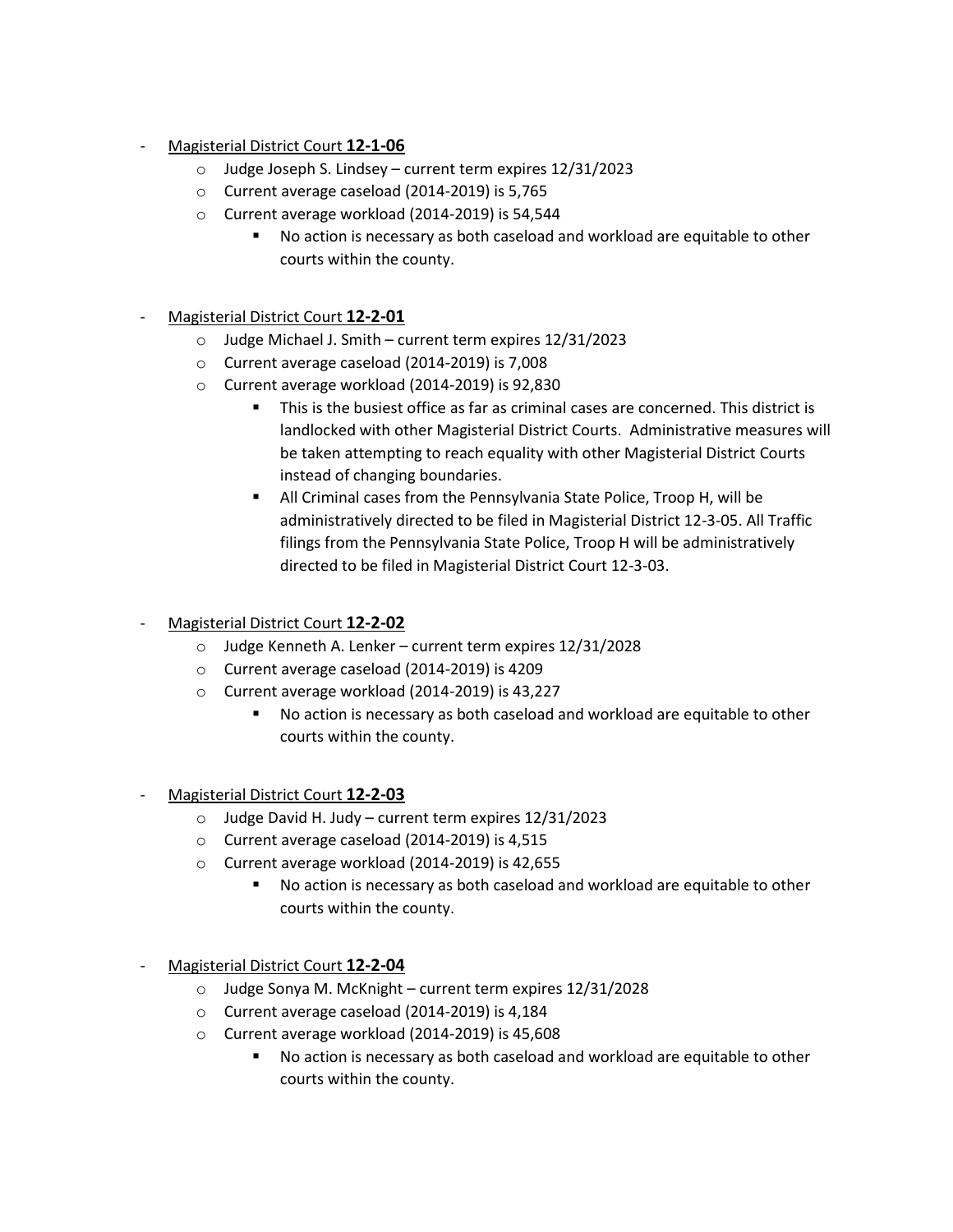- Magisterial District Court **12-2-05**
	- o Judge Paul T. Zozos current term expires 12/31/2028
	- o Current average caseload (2014-2019) is 4,271
	- o Current average workload (2014-2019) is 47,808
		- No action is necessary as both caseload and workload are equitable to other courts within the county.
- Magisterial District Court **12-3-03**
	- o Judge William C. Wenner current term expires 12/31/2028
	- o Current average caseload (2014-2019) is 5,413
	- o Current average workload (2014-2019) is 40,028
		- Planned Administrative Order directing the Pennsylvania State Police, Troop H, to file all traffic fillings occurring within the jurisdictional boundaries of Magisterial District Court 12-2-01 in this court.
- Magisterial District Court **12-3-04**
	- o Judge Dominic A. Pelino current term expires 12/31/2028
	- o Current average caseload (2014-2019) is 6,359
	- o Current average workload (2014-2019) is 44,299
		- No action is necessary as both caseload and workload are equitable to other courts within the county.
- Magisterial District Court **12-3-05**
	- o Judge Dale E. Klein current term expires 12/31/2028
	- o Current average caseload (2014-2019) is 3,222
	- o Current average workload (2014-2019) is 27,044
		- Planned Administrative Order directing the Pennsylvania State Police, Troop H, to file all Criminal Case filings occurring within the jurisdictional boundaries of Magisterial District Court 12-2-01 in this court.